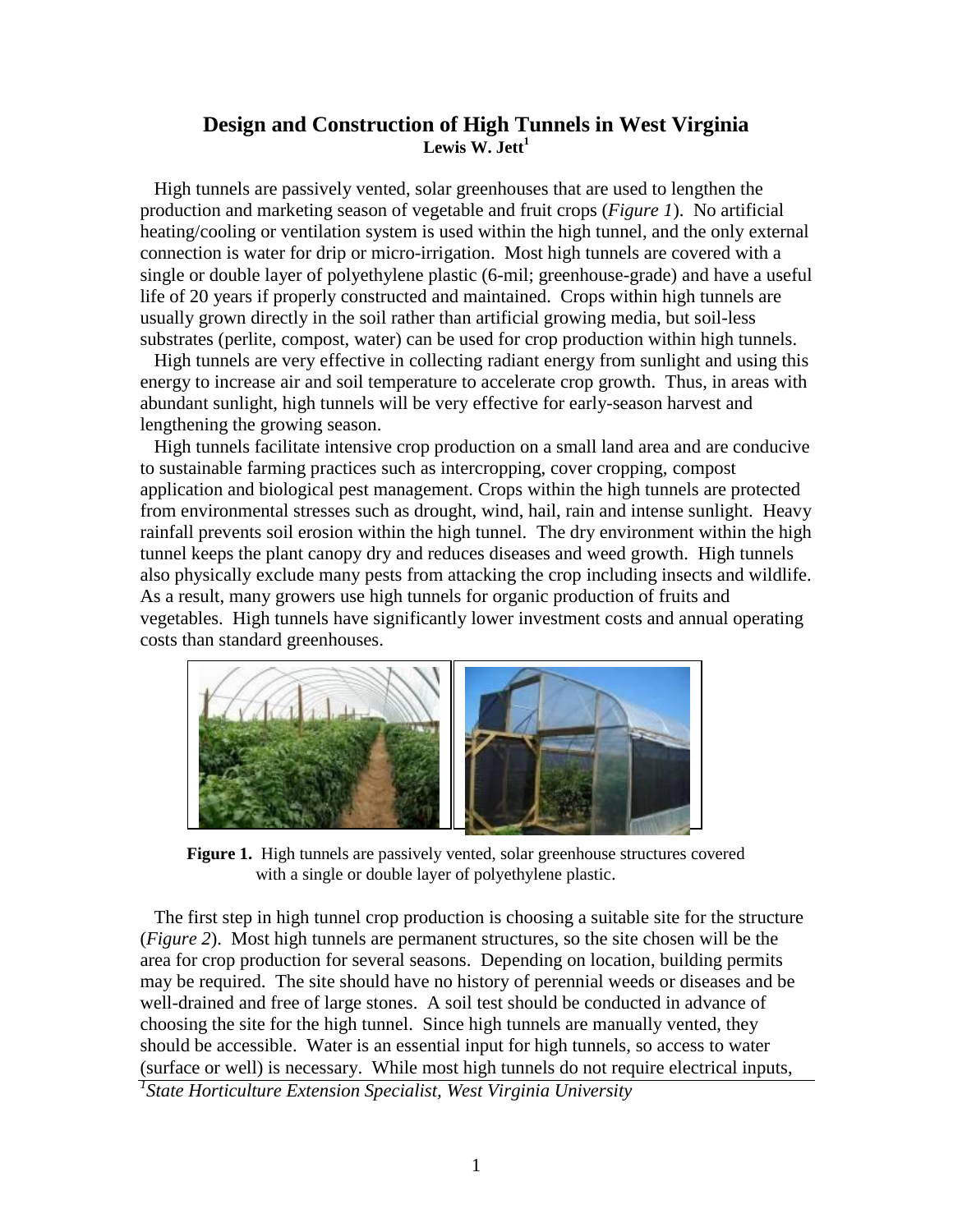some growers choose to have electric fans which circulate air or inflate air between double layers of polyethylene.

 High tunnels do not have to be constructed on perfectly level land, but a building pad or terrace can be made prior to constructing the high tunnel. Slope along the length of the high tunnel will facilitate water movement but should not be greater than 3%. Slope across the width of the high tunnel can be compensated by adjusting the height of the ground posts on either side. The construction pad can have sloping sides to channel water and snow runoff from the high tunnel structure.

 The site should have full sun and good air flow since these are essential inputs to how well a high tunnel functions. Low areas that accumulate cold air (frost pockets) and water or sites close to a tree line or other structures which may cast a shadow on the high tunnel structure should be avoided. Also, areas with strong wind should have a wind break to prevent excessive wind stress or snow accumulation against the structure.



 **Figure 2.** The site for construction of a high tunnel should be accessible, well-drained with abundant sunlight. (Photo Credit:E. Coleman)

 Orientation or positioning of the high tunnel is site dependent. The primary criterion should be maximizing passive ventilation. Therefore, for suitable ventilation, the high tunnel should be oriented so the length of the structure is perpendicular (i.e., at right angles) to prevailing winds at the site. In West Virginia, a north-south orientation is optimal for cross ventilation. Above the  $40^{\circ}$  latitude, most high tunnels are oriented in an east-west direction for maximum light interception particularly during low light months of winter. Most of West Virginia is below 40° latitude, so orientation is based on maximizing cross ventilation. Generally, the strongest winds which can damage the structure occur from the north-northwest in West Virginia, so a north-south orientation allows this potentially damaging wind to hit the smallest surface area of the structure (i.e., the end wall).

 High tunnels vary in length, width and shape. Ideally, the high tunnel should be at least tall enough to walk in with ease  $(> 7 \text{ ft.})$  or for equipment to be taken into the structure to till the soil, apply compost or create raised beds. Most high tunnels are 15-30 feet wide; 9-15 feet high and up to 200 feet in length (*Figure 3*). Optimal length for an individual structure with roll-up sides is approximately 100 feet. Many growers will start with a short, wide structure (e.g., 30 ft x 48 ft) and add on to the length in subsequent years. A shorter, wider structure is superior to a longer, narrower structure since the former will have less area exposed to the outside environment.

 Larger high tunnel structures tend to store more heat during the day and are less likely to overheat. At night, when maintaining a stable temperature is crucial, larger high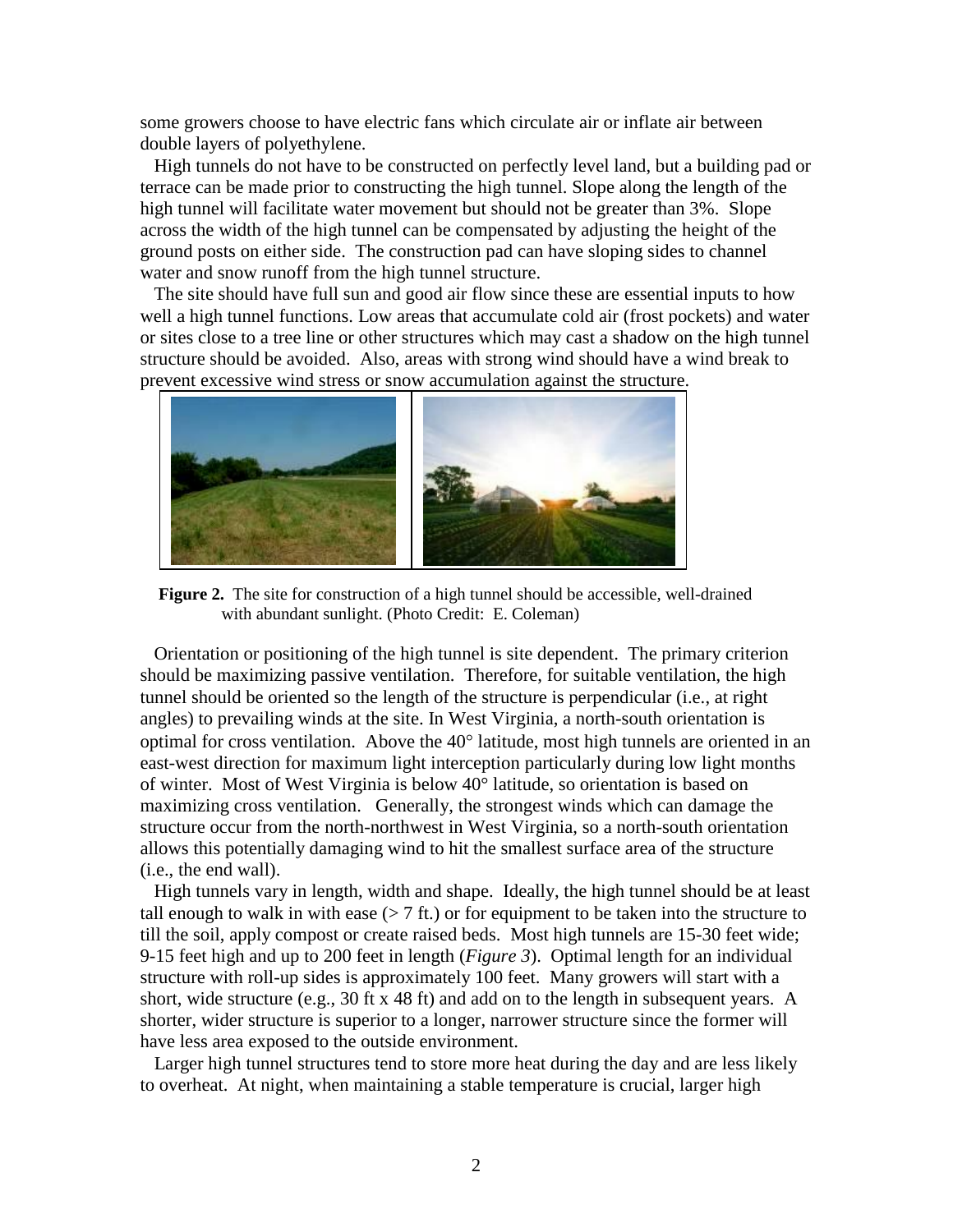tunnels are less likely to cool down as rapidly. In addition, a taller high tunnel allows warm, buoyant air to rise in the structure facilitating ventilation.



**Figure 3.** Quonset- (**A**) and Gothic- (**B**) shaped high tunnels.

 There are two main structural designs for high tunnels: Quonset and Gothic. Quonset structures have a round roof with slightly shorter and curved sidewalls (*Figure 3A*), while Gothic structures has a pointed peak (A-frame) with straight sidewalls (*Figure 3B*). Gothic structures tend to shed snow and ice better than Quonset structures. Gothic structures also allow for a peak or gable vent to be added to the structure which facilitates air movement and ventilation.

 Sidewalls on the high tunnel structure are usually rolled-up to facilitate cross ventilation (*Figure 4*). Therefore sidewalls should be at least 5 feet in height to maximize ventilation. During inclement weather, the sidewalls are closed.



**Figure 4**. Sidewalls are rolled-up to facilitate cross-ventilation within the high tunnel.

 If the site for high tunnel construction encounters significant snow or wind stress throughout the year, cross-braces (bracing of the bows) or other supplemental bracing of the frame may be necessary to strengthen the structure. Frames for high tunnels are usually galvanized steel but other materials can be used. Wood frames have been used as framing material for high tunnels. However, there is more blockage of sunlight from the wood frame than by other framing materials. Polyvinyl chloride (PVC) has also been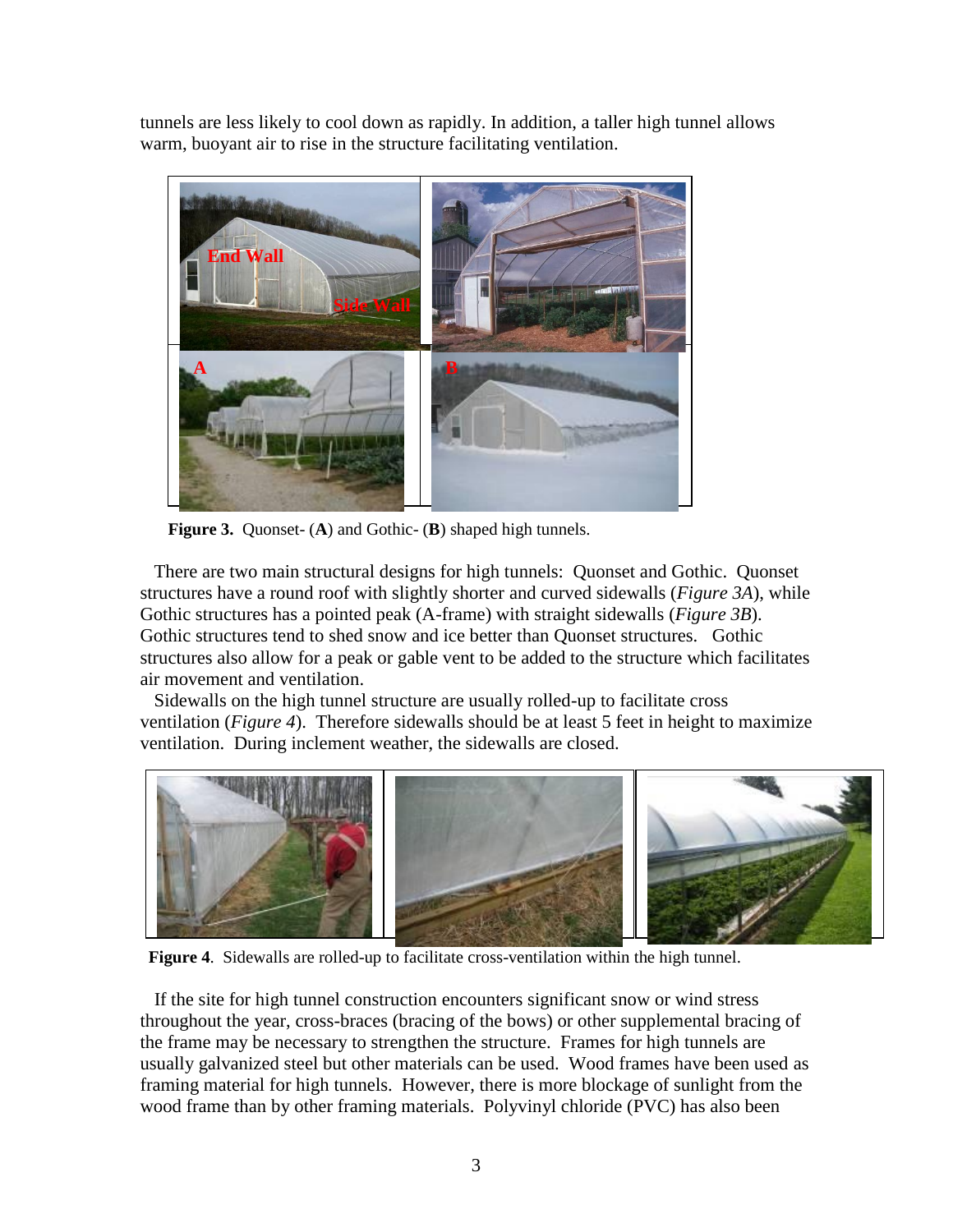used as a framing material for high tunnels (*Figure 5*). Most PVC-framed high tunnels are smaller in width than steel-framed structures. While PVC high tunnels can be lower in costs, they tend to be vulnerable to damage from wind, snow and ice unless they are properly braced.



**Figure 5.** PVC-framed high tunnels are functional high tunnels.

 After the site and general design of the high tunnel has been chosen, the structure can be constructed. Both spring and fall are excellent times of the year to build a high tunnel. The soil is amenable to construction, and the air temperature is suitable for pulling and stretching plastic over the structure. If building on a site which is presently in sod, the sod can be tilled after most of the high tunnel has been constructed.

 The next step is to place the corner ground posts of the high tunnel so that the structure is ultimately square. The Pythagorean Theorem can be used to establish a  $90^{\circ}$  angle at each corner. The Pythagorean Theorem states the square of the hypotenuse of a 90<sup>°</sup> triangle is equal to the sum of the squares of the other two sides. Once one corner is square, the other three corner posts can be set so that the diagonals (length from one corner post to the opposite end corner post) are equal (*Figure 6*). For example, a 30 ft x 96 ft high tunnel will have a 100.5 ft length diagonal  $(30^2 + 96^2)$  if the structure is square.

 After the corner posts have been squared, they can be backfilled with cement to provide support for the structure (*Figure 7*). Obviously cement makes the structure permanent, so if there are plans to move the structure in the future, this step may be avoided. The remaining high tunnel ground posts are driven into the soil as straight as possible to various depths (usually no less than 18 inches) with a sledge hammer or post driver. A post level will be very useful in making sure each post is plumb. Also a leveling line (mason twine) connected to the bolt holes of each corner post can be used to drive each post to a depth which is level. A positioning or spacing jig can be used to evenly space the ground posts. Most ground posts are placed 4, 5 or 6 feet apart, with 4 feet the recommended spacing for high tunnels in West Virginia.



**Figure 6.** The high tunnel structure must be square at each corner post.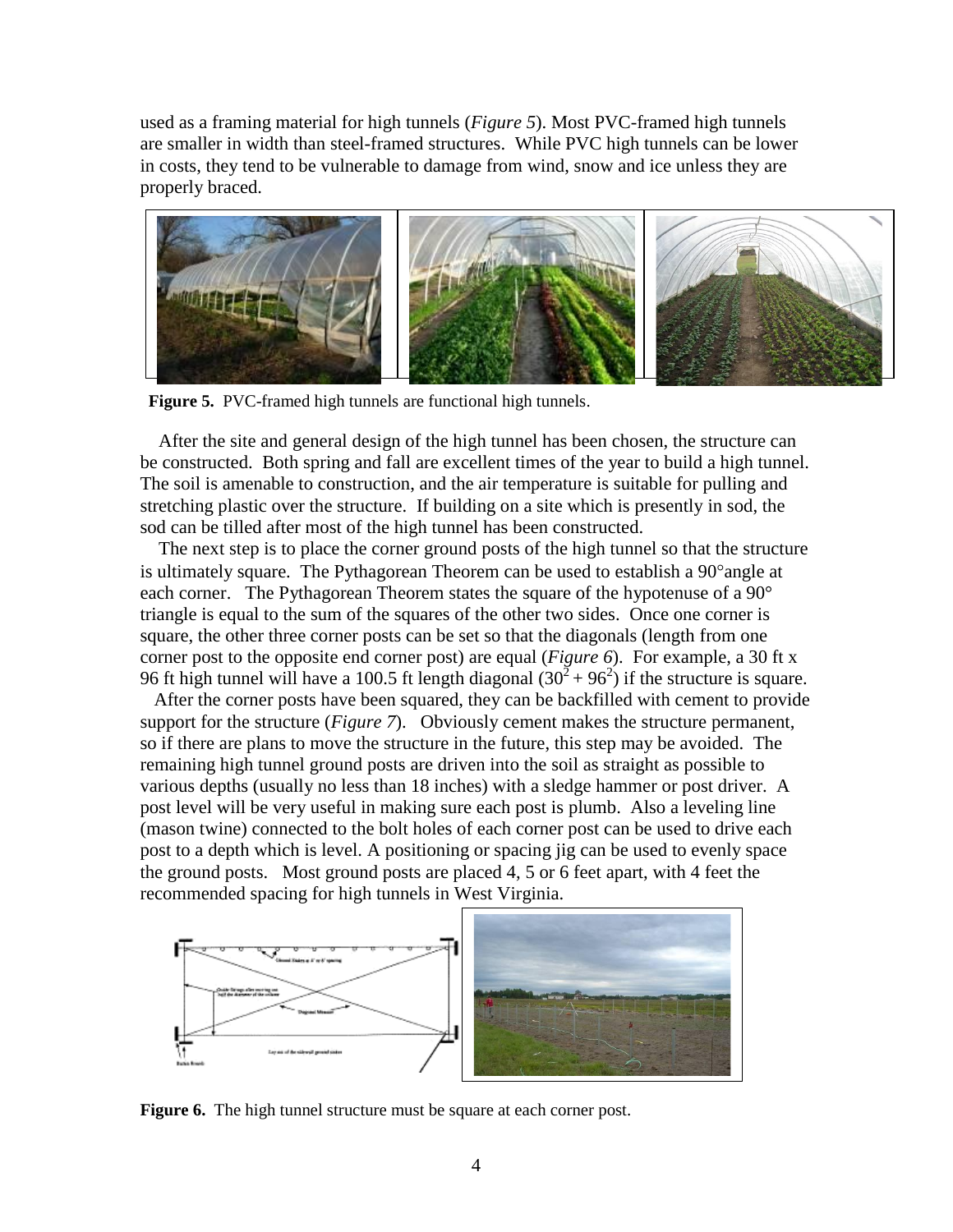

**Figure 7.** Corner posts can be set in cement to provide strength for the high tunnel structure. A leveling line is used to ensure each ground post is level. (Photo credit: A. Montri)

 The bows of the structure typically are 2-3 pieces and can be loosely assembled on the ground. Each bow is then inserted into the ground post and secured with 1-2 carriage bolts. Placing each bow in the ground post will require approximately 3 workers. After the bows are secured in place, the purlins should be attached to the bows. Purlins are smaller diameter pipes which are bolted (or clamped) to the bows to provide stability to the structure (*Figure 8*). Each high tunnel frame should have 1-3 purlins. Cross-braces can be attached to provide increased strength to the high tunnel frame.



**Figure 8.** Purlins, cross braces, base boards and hip boards are attached to each bow to provide stability to the high tunnel frame.

After the purlins have been added to the structure, the baseboards and hipboards can be placed on the high tunnel. Baseboards and hip boards add strength to the base of the frame (*Figure 8*). For most high tunnel frames, 2 inches x 6 inches x 10 feet wood (or recycled plastic) boards are suitable. Pressure treated wood can be used for both hipboards and baseboards. Each section of baseboard is bolted onto the ground post or secured with a pipe strap (*Figure 9*). The baseboard and hipboard must be level across the length of the high tunnel. Each joint between sections can be spliced with a small segment of board.

Hipboards are attached 5-8 feet above the baseboards (*Figure 8*). Hipboards provide additional strength to the structure and are the boards in which the plastic covering the high tunnel structure is attached. Aluminum channel lock can be secured to the hipboard to provide a location for securing the plastic (*Figure 9*).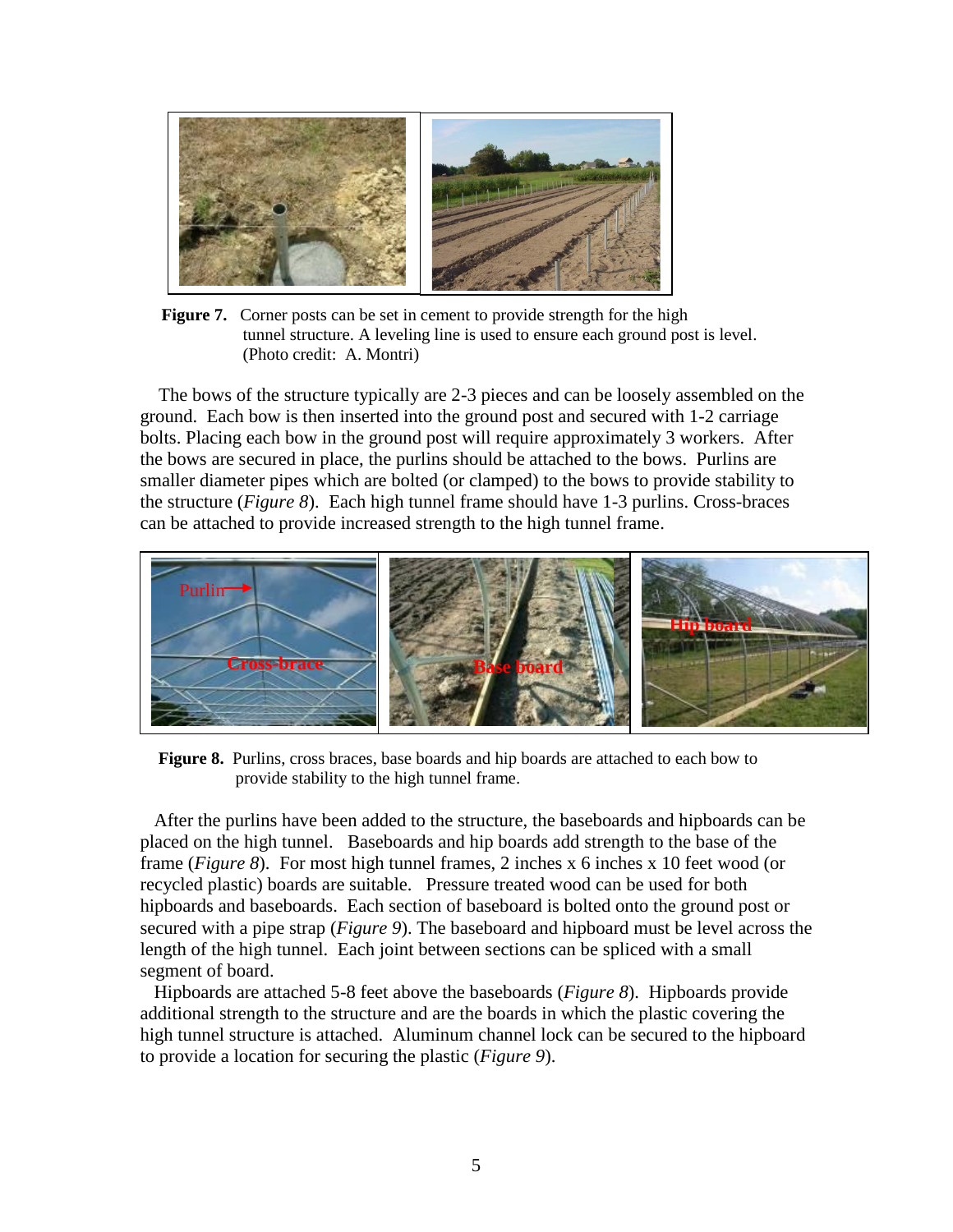

**Figure 9.** Pipe straps are used to secure the baseboards and hipboards to the high tunnel frame. Aluminum channel lock is used to secure the plastic to the frame.

 After the frame has been assembled, the end walls can be constructed. End walls vary in design from a simple fabric curtain to a wood-framed structure with doors (*Figure 10*). End walls provide strength to the high tunnel and should be built to provide easy access of people and machinery. End walls can be covered with polyethylene plastic, polycarbonate or plywood. The north-facing end wall can be covered with double layer of polyethylene plastic to provide greater protection from the north wind. Some growers will completely remove the end wall coverings during warm weather.



**Figure 10.** There is a diversity of end wall designs for high tunnel structures.

 The plastic covering can be placed over the high tunnel structure after construction of the frame and end walls has been completed. There are many types of greenhouse plastics, but the plastic should be a UV- (ultraviolet light) treated plastic, 6 mil in thickness, with a useful life of approximately 4 years. IR (infrared) blocking plastic is also available and will provide better heat retention. A calm day with moderate temperatures will be optimal for covering the structure. Plastic should not be pulled over the structure if temperatures are lower than  $60^{\circ}$ F since it will be difficult to obtain a good stretch on the plastic. Ideally, the plastic should be taut and not flap against the bows. At least 4-5 people will be needed to pull the plastic over the high tunnel. The plastic comes in a roll which is unrolled along the length of the house (*Figure 11*). After unrolling the plastic, a handful of the plastic can be folded around a tennis ball at various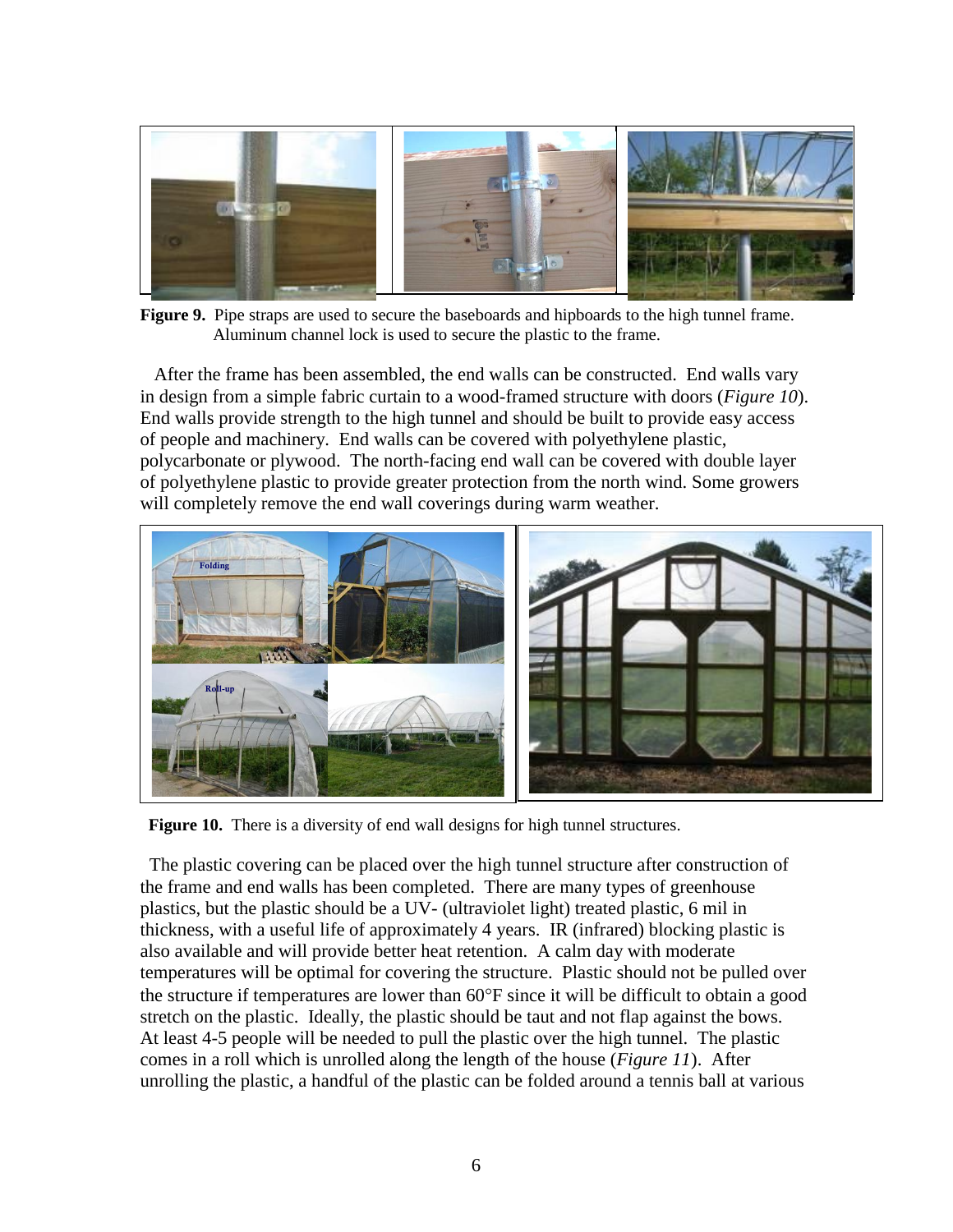distances. Rope is then tied to this ball and thrown over the frame (*Figure 11*). Carefully, the plastic is pulled over the structure, making sure it is square with the frame.



the frame around tennis balls.

The plastic is attached to the frame with wiggle wire or polylock placed in each aluminum channel lock on the hip board (*Figure 12*). One side should be completely secured first then any slack in the plastic can be pulled and the other side wired. The plastic should be as taut as possible. The channel lock on the end bows are used to hold the plastic to the end walls of the high tunnel. The plastic is clamped on to a metal roll bar (purlin pipe) which serves as the bar for rolling the plastic up or down on each side wall. A "T- or L"- shaped handle can be made to serve as a hand crank which makes rolling the pipe up easier (*Figure 13*). Rope can be laced on the sidewalls to hold the plastic sidewall closer to the frame and prevent flapping in wind (*Figure 12*).



**Figure 12.** Plastic is secured to the frame with wiggle wire within each channel lock. Rope can be laced along the sidewall for tightening the roll-up sides. Water runoff from the high tunnel can be collected and used for irrigation.

 To prevent excessive water movement into the high tunnel, a drainage ditch should be dug to channel water away from the high tunnel. A woven landscape fabric can also be used to divert excess runoff water and prevent weeds from growing close to the high tunnel. Rain gutters can also be secured to the hipboard and used to channel water into a storage tank that can be used to irrigate crops within the high tunnel (*Figure 12*). Batten tape can be used to secure the plastic to the end wall frame. Batten tape is applied over the plastic and stapled into place (*Figure 14*).